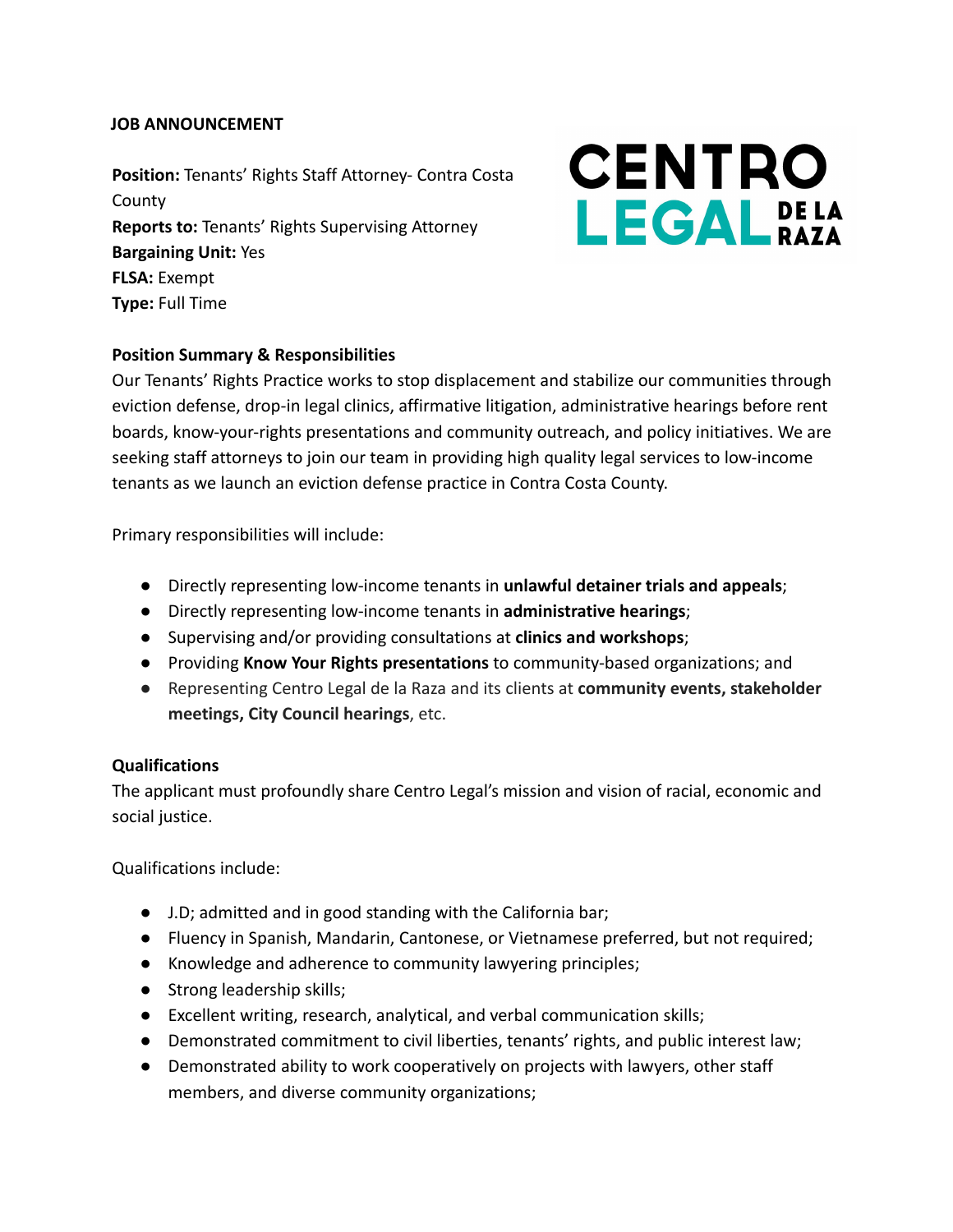- Demonstrated commitment to diversity within the office and a personal approach that values all individuals and respects differences regarding race, ethnicity, age, gender identity and expression, sexual orientation, religion, ability, socio-economic circumstance, immigration status, and record of arrest or conviction;
- Familiarity in working with clients in crisis or who are trauma survivors;
- Commitment to and understanding of how intersectionality plays a role in client and staff experiences; and
- Demonstrated ability to work cooperatively on projects with lawyers, other staff members across organization, and diverse community organizations, stakeholders and policymakers.

## **Compensation**

Salary is competitive and commensurate with experience. We provide a generous benefits package, including life insurance, LTD, leave policies, vacation, and December holiday office closure at full pay.

#### **To Apply**

Review of applications will begin immediately and continue until the position is filled. Applicants are encouraged to apply as soon as possible. Submit via email only: 1) cover letter, 2) resume, and 3) a list of three professional references. Include **"Tenants' Rights Staff Attorney"** in the subject line. Please email application materials directly to [jobs@centrolegal.org](mailto:jobs@centrolegal.org)

## **POSITION OPEN UNTIL FILLED**

## **About Centro Legal de la Raza**

Founded in 1969 and headquartered in Oakland, California, Centro Legal de la Raza (Centro Legal) is a comprehensive legal services and advocacy organization protecting and advancing the rights of immigrant, low-income, and Latino communities through bilingual representation, education, and advocacy. We combine quality legal services with know-your-rights education, affirmative litigation, and youth development, ensuring access to justice for thousands of individuals and families each year throughout Northern and Central California.

For more information, visit our website: <https://centrolegal.org/>

**Diversity Statement** Centro Legal's mission includes advancing social, economic and racial justice. We are committed to fostering, cultivating and preserving a culture of equity, diversity and inclusion within and ensuring a workplace where all staff can flourish and grow